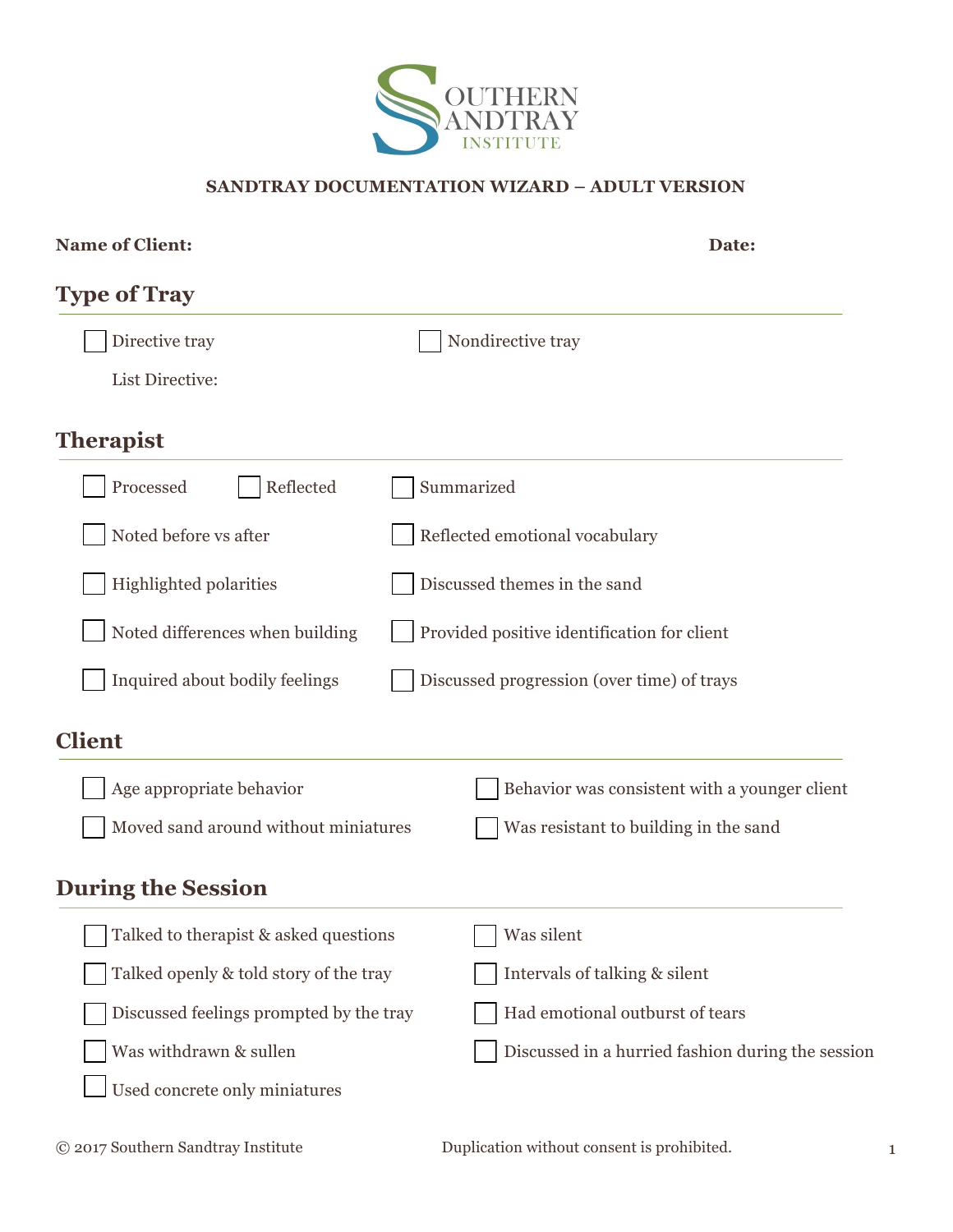

#### **SANDTRAY DOCUMENTATION WIZARD – ADULT VERSION**

### **Name of Client: Date:**

# **Types of Miniatures Used**

| Religious symbols   Death symbols   Vehicles<br>  Houses<br>Food<br>Animals                                    |
|----------------------------------------------------------------------------------------------------------------|
| Fences<br>$\Box$ with gate<br>closed<br>$\Box$ without gate<br>$\log$ open                                     |
| People<br>$\Box$ children<br>$\Box$ mother<br>$\Box$ father<br>$\Box$ bullies<br>divorce<br>$\mathbf{L}$       |
| Fantasy Figures $\Box$ violent<br>$\Box$ royalty<br>$\Box$ peaceful<br>animated figures from media             |
| Nature<br>$\Box$ weather<br>$\vert$ rocks<br>$\Box$ vegetation<br>$\Box$ water                                 |
| Abstract Items $\Box$ treasure chest $\Box$ cages $\Box$ school $\Box$ time<br>  medical<br>  hobbies<br>signs |
| $\Box$ drugs/alcohol $\Box$ other addiction symbols $\Box$ movies/television $\Box$ landmarks                  |
| $\Box$ trash can $\Box$ clothing $\Box$ furniture $\Box$ boat                                                  |
| other items:                                                                                                   |

# **Themes Observed in the Sand**

| Rigid world<br>Rows in the sand                                                                | Often consistent with high levels of anxiety & need for control                                                                                                  |
|------------------------------------------------------------------------------------------------|------------------------------------------------------------------------------------------------------------------------------------------------------------------|
| Chaos                                                                                          | Often consistent with feeling out of control within internal life                                                                                                |
| Presence of abstract items in the tray<br>yes<br>no                                            | Consistent with age appropriate behavior<br>Adults should have a mix of concrete & abstract miniatures<br>with often leaning more heavily on abstract miniatures |
| Fences in the tray<br>keeping the "bad" out<br>protecting the "good" guys                      | Often consistent with high anxiety or need for protection                                                                                                        |
| Groupings in the tray                                                                          | Often consistent with items that have similar needs or<br>categories from client's viewpoint                                                                     |
| Empty world<br>at least half of the tray is empty                                              | Often consistent with hopelessness & depression                                                                                                                  |
| Concrete only miniatures<br>only using miniatures for the exact meaning of what they are       | Often consistent with emotional underdevelopment<br>(without presence of abstract object)                                                                        |
| Polarities in the tray                                                                         | Often consistent with feeling of being pulled<br>X vs. X feelings within client                                                                                  |
| Lining of tray with rocks/fences other items<br>before building<br>during the building process | Often consistent with need for protection                                                                                                                        |

© 2017 Southern Sandtray Institute Duplication without consent is prohibited. 2